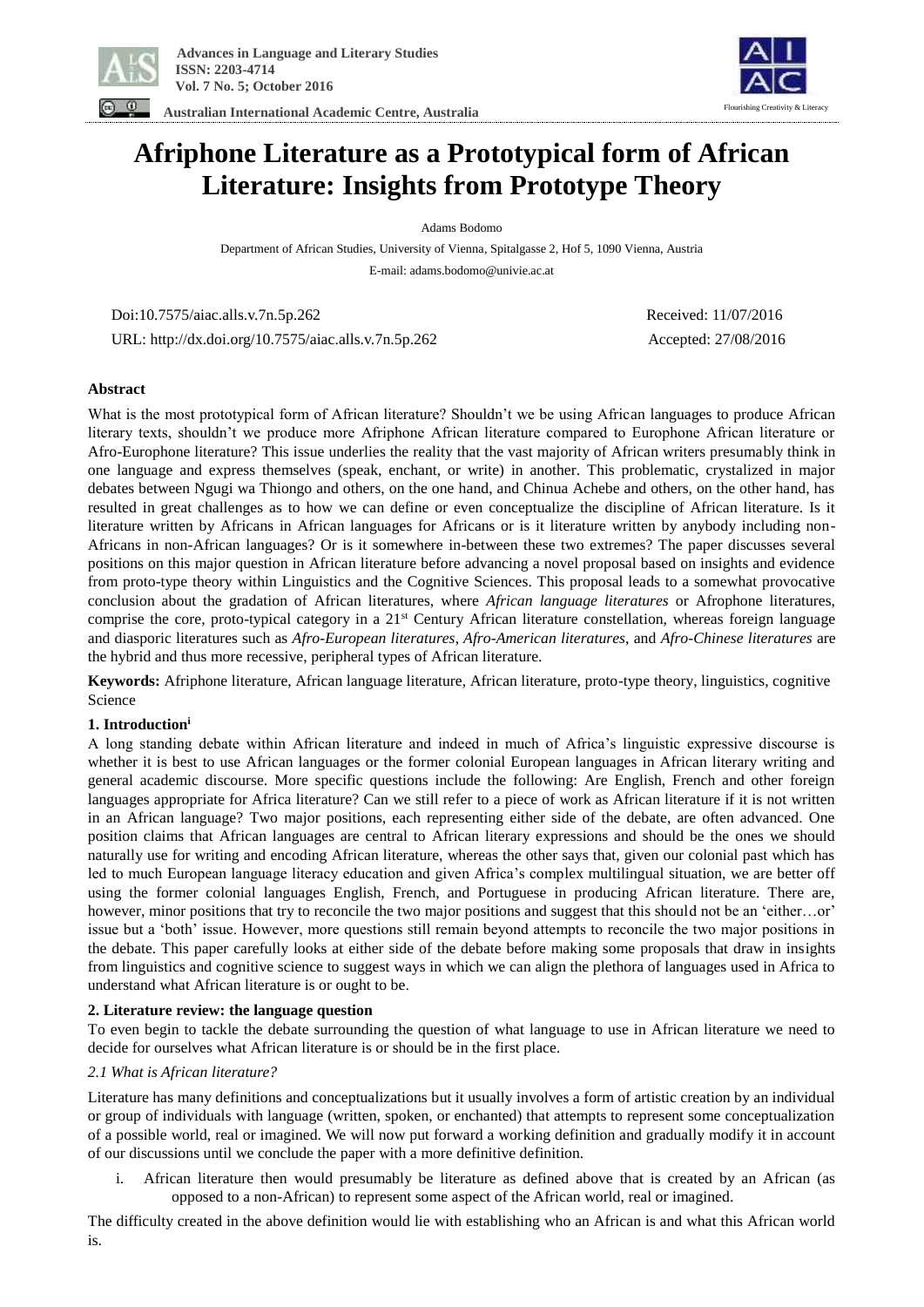### As a result, we need to revise the definition to address these problems.

ii. African literature is a form of artistic creation produced in the medium of language (written, spoken, or enchanted) by an artist or group of artists with African experiences to represent some aspect of the African world.

This basic definition can be extended to specify what language is used and what we mean by African world. We do not need to belabour the issue of who an African is because we are not requiring the artist to be a citizen of any of the countries on the African continent or even be born there but to have African experiences of significant degree, meaning to have experienced and understood some sociocultural aspects of the African world in order to be able to express and represent them artistically.

What we need to specify are the issue of 'language', the very subject matter of our discussion here, and the issue of 'African world'. We will be non-committal about language in the current *working definition* and at the end of the paper we will then decide how to specify this. We will also try to extend the issue of "African world" to mean the landscape of the continental landmass of Africa and all the cultures represented on this landmass and its associated islands along with diasporic exportations of the cultures of the continental landmass.

iii. African literature is a form of artistic creation produced in the medium of any natural language (written, spoken, or enchanted) by an artist or group of artists with substantial enough experiences of the landscape of the continental landmass of Africa and its associated islands, along with diasporic exportations of the cultures of this continental landmass.

It should be easy to delineate this continental landmass because it is neutral in terms of geographical reality with clear enough sea and land boundaries. It doesn't say anything about nations or people because every group of people living on the African continent is subsumed under this definition, unless of course they want to opt out, in which case it would then be a personal or group identity *exceptionalism* to which they are entitled.

There are, at least, two things we can do to this definition. We could make a catalogue of any group of literary artistic creations and then try to see if we can include or exclude them as African literature on the basis of this definition. Consider the following literary works: *Things fall Apart* by the Nigerian Chinua Achebe, *Une Si Longue Lettre* by the Senegalese Mariama Ba, and *Heart of Darkness* by the Polish-British Joseph Conrad. Variable parameters will include origins and identity of the author (what are the citizenship, gender, cultural background of the author?), setting of the work of art (is it mainly on the African continent?), themes of the work of art (is it expressing some aspect of the society or culture of the African geographical landmass?), language (what language is used, is it indigenous to the African continent?). The first two books are by Africans while the third is by a European. All three books deal with African themes in an African setting. All the books are written in the non-African languages English and French. The acceptance of these as works of African literature would then depend on how we answer the questions posed throughout this paper.

Another approach to take is to compare the definition and conceptual sketch of African literature presented here with the definitional conceptualization by Ayuk (2014). While acknowledging the similarities between world literatures, the Ayuk's work tries to list some common features of African literature: the pervasive use of proverbs; plot – abrupt exposition of conflict between man and man, man and society but rarely man and self; character – the recurrent use of the concept of tragic hero; and some very common themes like nudity (where Africans believe distinctly that nudity begins and ends with genitals only), polygyny, time – the notion of African time, jungle justice, Christianity against animism, corruption, and colonialism.

## *2.2 Chinua Achebe versus Ngugi wa Thiong'o*

But these definitions still leave room for a debate on which is the most appropriate language to use in African literature. Ngugi (1986) makes a convincing case for the use of only African languages in his major work, *Decolonizing the Mind*. He details the circumstances that led him from abandoning writing in English in favour of writing in his mother tongue Gikuyu and in the East African lingua franca, Swahili in 1977. On this basis alone none of the three works by Achebe, Ba and Conrad would qualify as African literary works since they are not written in African languages. He decries the fact that most African authors write in foreign languages – the language of the imperialists – languages that were relatively imposed on them. He is convinced that there is a need to create a literature that conveys the true African experience from the perspective of the local, not the visitor or outsider. He believes strongly that what African writers have created so far is a hybrid tradition that can only be termed Afro-European literature, and not real African literature. He asserts "How we view ourselves/our environment is very much dependent on where we stand in relationship to imperialism in its colonial and neo-colonial stages." (1986, p. 88).

Indeed, Ngugi has maintained these positions throughout the years as crystalized in a recent British Broadcasting Corporation (BBC) interview (*HardTalk*, 2013), where he even challenges that somehow surprising notion from some people that English is an African language as contained in the following exchange between the interviewer and Ngugi:

Q: You wrote very adequately in *Decolonizing the Mind* that [while] the bullet was the means of physical subjugation, language was a means of spiritual subjugation ... and that's part of the journey of your life to write not in English for your novels, but to write in Kikuyu. Why did you take that decision? You took it in prison, didn't you?

A: Language is so basic to any community. What I found is very interesting, whenever one people have colonialized another, they always impose their language, whether the French, the Portuguese, any...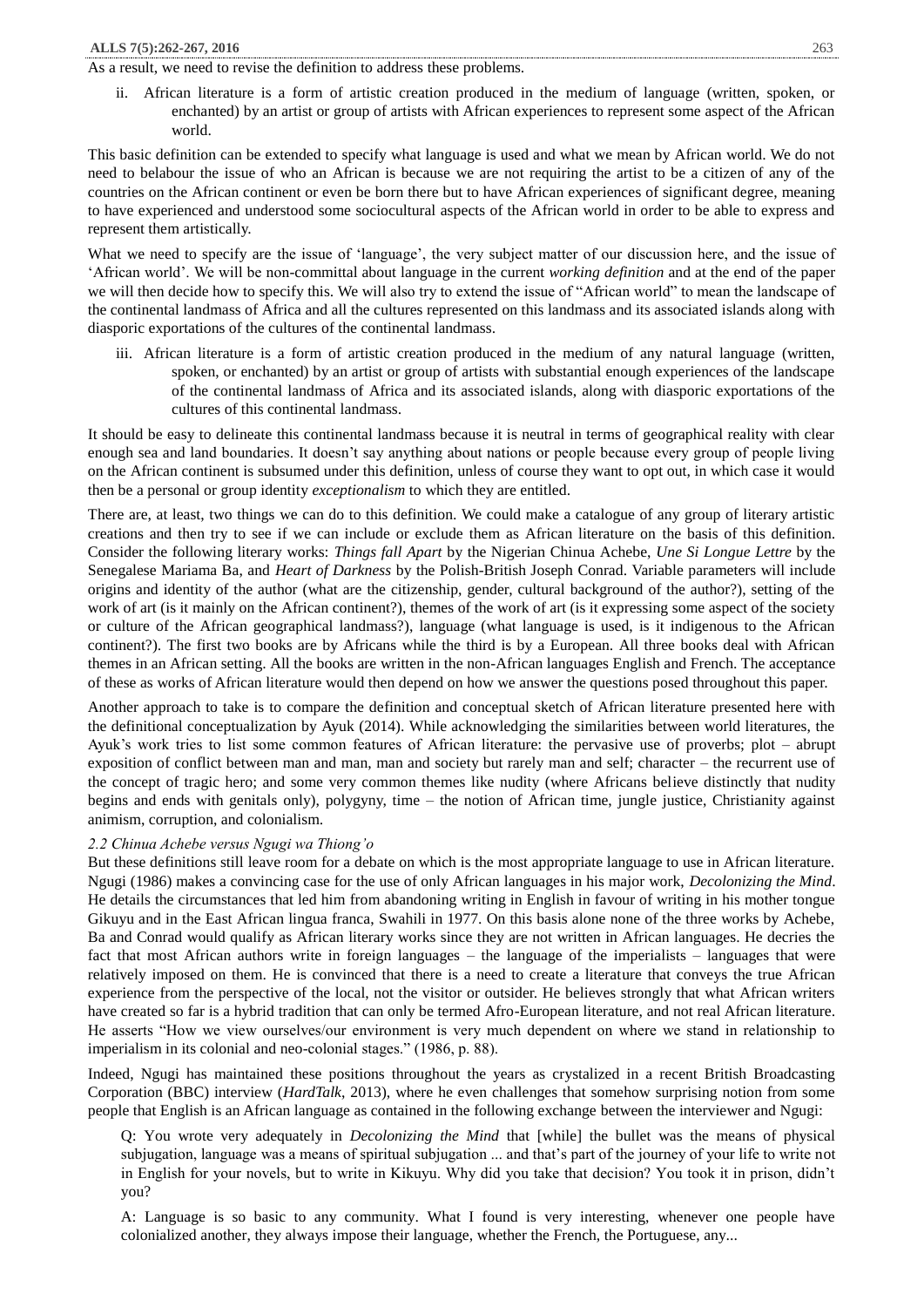Q: And you took ironically the decision while you were imprisoned by arap Moi after the colonial powers had left. That was a Kenyan that put you in prison, because you were a dangerous writer.

A: The whole point about language is that after some time it will become what is called a metaphysical empire, the empire of the mind. Language is central to the whole idea of metaphysical empire. ... For me all languages are wonderful, be it Swahili, Kikuyu. But the problem has been, in a system of oppression and aggression, it's a hierarchy of power relationship between languages. Not which language is better, it's which language is higher than the other.

Q: I wondered, you know, the great African writer Chinua Achebe, he suggested that it wasn't quite the case as you put it, but also Ngozi Adichie, a younger Nigerian writer – she says, "English is my language". She's taken over it. I just wonder whether your views were very much of that time of the fifties and the sixties... and the younger African writers take a different view.

A: English is not an African Language. Full stop. One can say we adapted it, so on. In Nigeria there's Yoruba, Igbo, in Kenya there's Kikuyu, Luo. We have genuine African languages.

Q: But Chimamanda Ngozi Adichie says "English is mine. I've taken ownership with English". So she's kind of decolonized herself in a different way, hasn't she?

A: No. She's part of the metaphysical empire. Metaphysical empire is when people now begin to claim that this space is really mine. That doesn't mean that what she and my son Mukoma do with English isn't wonderful. But when we do that we're contributing to the expansion and deepening of the English language, not the Yoruba or Kikuyu or Kiswahili.

Q: You translate your own works into English. So, isn't that contributing?

A: No, translation is a very important process of how languages and cultures communicate. Look at the contribution of translations to the rise of European literature and languages.

It is very clear from the above sources that Ngugi wa Thiong'o excludes any writing in English, French, Portuguese, Chinese, Japanese or any other foreign language as being African literature.

Chinua Achebe, the author of one of the most famous novels to come out of Africa, *Things Fall Apart*, takes a completely different view from Ngugi wa Thiog'o. In a response to Ngugi's positions in *Decolonizing the Mind*, which Achebe considers as a criticism of him and other writers who write in European languages, Achebe in *Politics and Politicians of Language in African Literature* (this title itself being a literary indirection deployed against Ngugi since the sub-title of *Decolonizing the Mind* is 'the Politics of Language") states:

"I write in English. English is a world language. But I do not write in English because it is a world language. My romance with the world is subsidiary to my involvement with Nigeria and Africa. Nigeria is a reality which I could not ignore." (1989, p. 100)

From the above confrontation between Achebe and Ngugi we see that the vast majority of Africans speak one language and write in an entirely different language. This issue underlies what the Ivorian writer, Amadou Kourouma, terms as 'diplosie' (Kourouma, 1991, p. 43), the reality that the vast majority of African writers presumably think in one language and express themselves (speak, enchant, or write) in another. It looks as if we are in a dichotomous situation, an "either…or" situation where African literature is defined in terms of whether or not a piece of writing is truly African literature depending on its medium of expression. It seems this debate has come to a stalemate.

In this paper, I wish to revive it with a relatively new perspective, bringing in contributions from proto-type theory as espoused in studies within Linguistics and Cognitive Science.

## **3. Contributions from Linguistics and Cognitive Science**

In works within linguistics and the cognitive sciences (e.g. Rosch, 1977; Wittgenstein, 2001; Taylor, 2003), there is a growing trend whereby the classical, definitional approach to categorization within which something either absolutely belongs to a category or doesn't is less favoured to approaches where we think of a gradational approach to group membership. In this approach some group members are more prototypical than others depending on the fact that they have more features of the group than others. We shall espouse this position with a number of illustrations and then use that to address the language question in African literature.

## *3.1 Categorization*

Humans have the linguistic and cognitive abilities to categorize things in the world (Rosch, 1977; Wittgenstein, 2001; Taylor, 2003; Miyamoto, 2013). We may categorize objects in the physical world such as tables, chairs, cars, dogs, cats; types of people such as teachers, friends, black, white; and abstract categories such as theft (Miyamoto, 2013).

We may do this by using the definitional approach to category membership, where a category would emphasize the set of all things that are joined together under a common label, and this definitional approach is established or determined by checking a list of all necessary and sufficient features (Miyamoto, 2013) that account for the concept.

But as Rosch (1977) the linguist and cognitive scientist observes, the weakness to the definitional approach is that we are not told how we discover definitions and thus it does not explain important aspects of the processes of human categorization.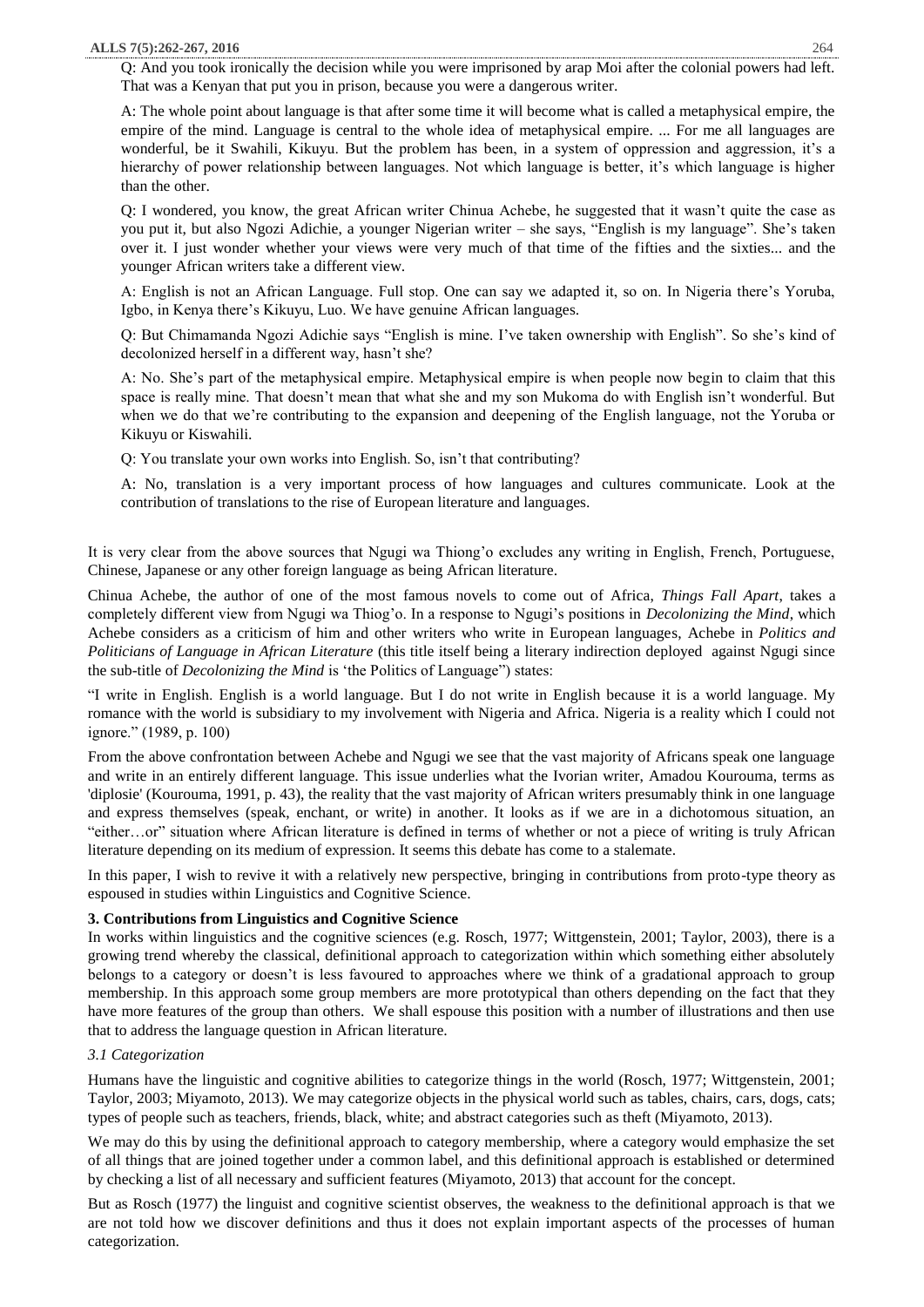### *3.2 Prototype Theory of Categorization*

Rosch (1977) instead proposes a prototype theory of categorization whereby categories have prototypes – category structure is created by the relationship between category members and the category prototype (Rosch, 1977; Taylor, 2003; Miyamoto, 2013). A prototype to these scholars is a mental representation of a concept which retains the typical characteristics of many particular examples; and categorization decisions are based on the similarity of a specific instance to the prototype of a category (Rosch, 1977; Taylor, 2003; Miyamoto, 2013). As Miyamoto (2013) indicates, the concept of a cat would be some animal that has the features as listed in Diagram 1; then any members of the cat family will have more or less the features indicated, with the prototypical members exhibiting more of these features.



(Source: Psychology 355: Cognitive Psychology, Instructor: John Miyamoto, 02/26/2013: Lecture 8-1) Diagram 1

Evidence for the prototype approach to categorization has been found from various semantic memory experiments within Cognitive Science. The idea is that subjects are faster to verify that prototypical objects are in the category than non-proto-typical objects (Rosch, 1977; Taylor, 2003; Miyamoto, 2013). For instance if one is asked to name prototypical categories of furniture in a room in an experiment, subjects are likely to mention chair, table, stool, desk, but hardly a computer or a wooden piece of artwork hanging on the wall (Bodomo, 2013)<sup>ii</sup>.

### *3.3 Prototype Experiment with List of Languages*

With particular reference to our current topic, if people are asked to list African languages or identify the most prototypical African languages in a list, English, French and Portuguese will not be the first to be listed nor will they be high on the list, if at all they are listed.

We did a proto-type experiment involving the administration of questionnaires to 200 people of all ages and nationalities in Vienna and London between February 2014 and April 2014, with more than half being Africans (Bodomo,  $2014$ )<sup>iii</sup>, asking them to identity a list of languages, either as being African or not being African. Here are the results:

Which of the following languages, in your opinion, are African languages?



# African Languages

Diagram 2 Which of the following languages, in your opinion, are NOT African languages?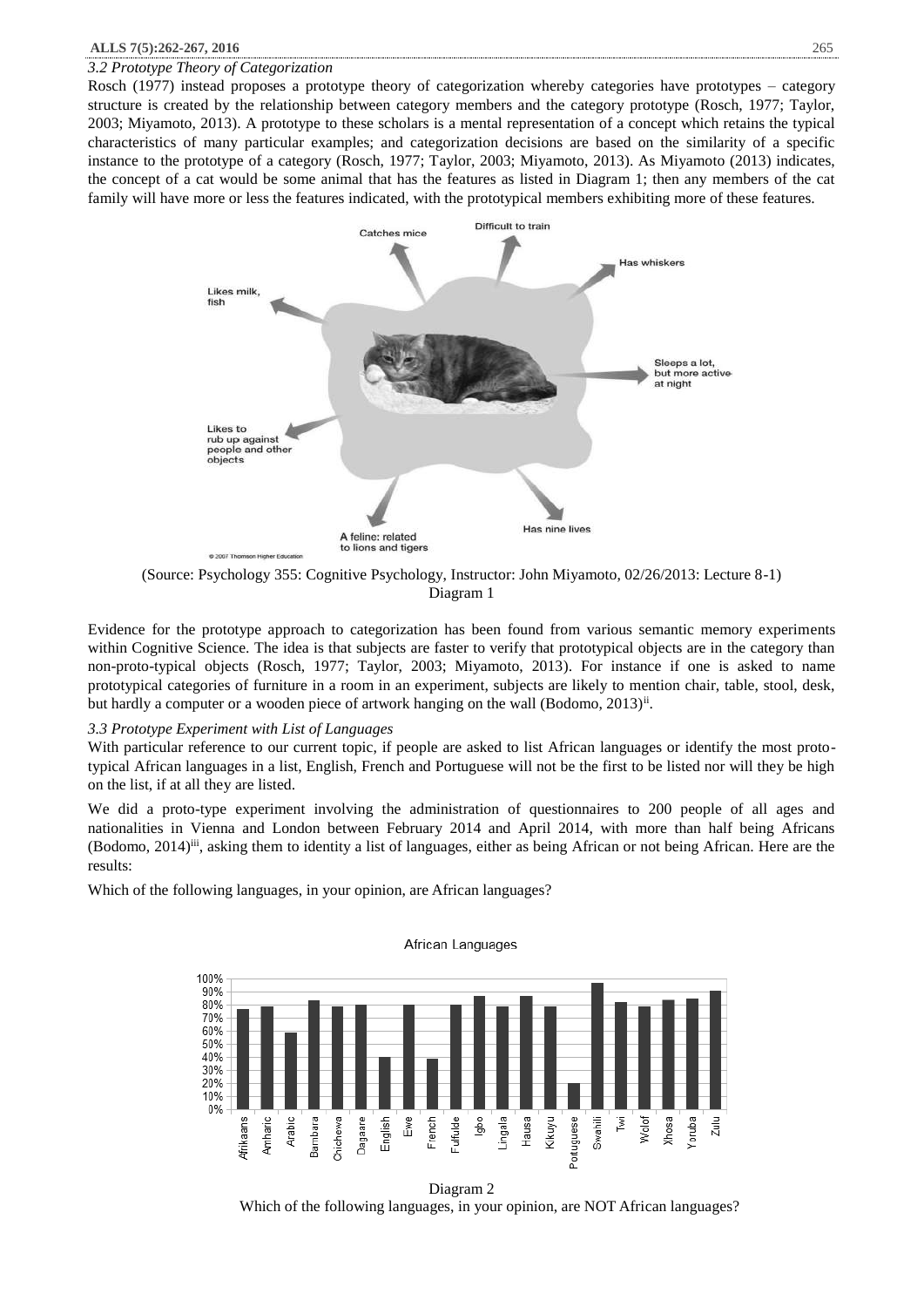

#### Diagram 3

As can be seen, even though the former colonial languages are listed as African languages in diagram 3 (20% for Portuguese and 40% each for English and French) they have the lowest percentages when subjects were asked to identify items on the list that are African languages. This means that these colonial languages, in line with the prototype theory, are African languages but they are not proto-typical African languages.

This is further confirmed by the answers given when subjects are asked to identify members of a list of languages that are not African languages (diagram 4). The former colonial languages have the highest percentages (98% for Portuguese and 80% each for English and French), again suggesting that they are not really proto-typical members in the category of African languages.

How does this discussion from prototype theory inform us about this classical debate about the definition of African literature with respect to the language of expression? The classical debate, as we have seen in the case of Achebe and Ngugi, has taken the form of a dichotomy, an "either … or" scenario. But this is contrary to proto-type theory which informs that we are better off taking a more gradational approach, a more nuanced, proto-typical approach to membership categorization. With this in mind we may now redefine African literature in section 4.

#### **4. Redefining African literature: pluralizing literature**

In our working definition of African literature we came up with the following:

African literature is a form of artistic creation produced in the medium of any natural language (written, spoken, or enchanted) by an artist or group of artists with substantial enough experiences of the landscape of the continental landmass of Africa and its associated islands, along with diasporic exportations of the cultures of this continental landmass.

But it is clear that, though any language may be used as a medium of African literary production, those languages that are more able to express African cultures and African experiences of the continental landscape of Africa should be more prominent in expressing African literature. These languages should be more prototypical than the others, in line with the proto-type theory.

Therefore we may come up with the following diagram of African literatures and the language question where African languages occupy the centre:



Diagram 4

In this approach, as illustrated in diagram 4, we do not necessarily exclude the idea that any language can be used to express African literature, we express the idea that some languages are more natural, more prototypical in the